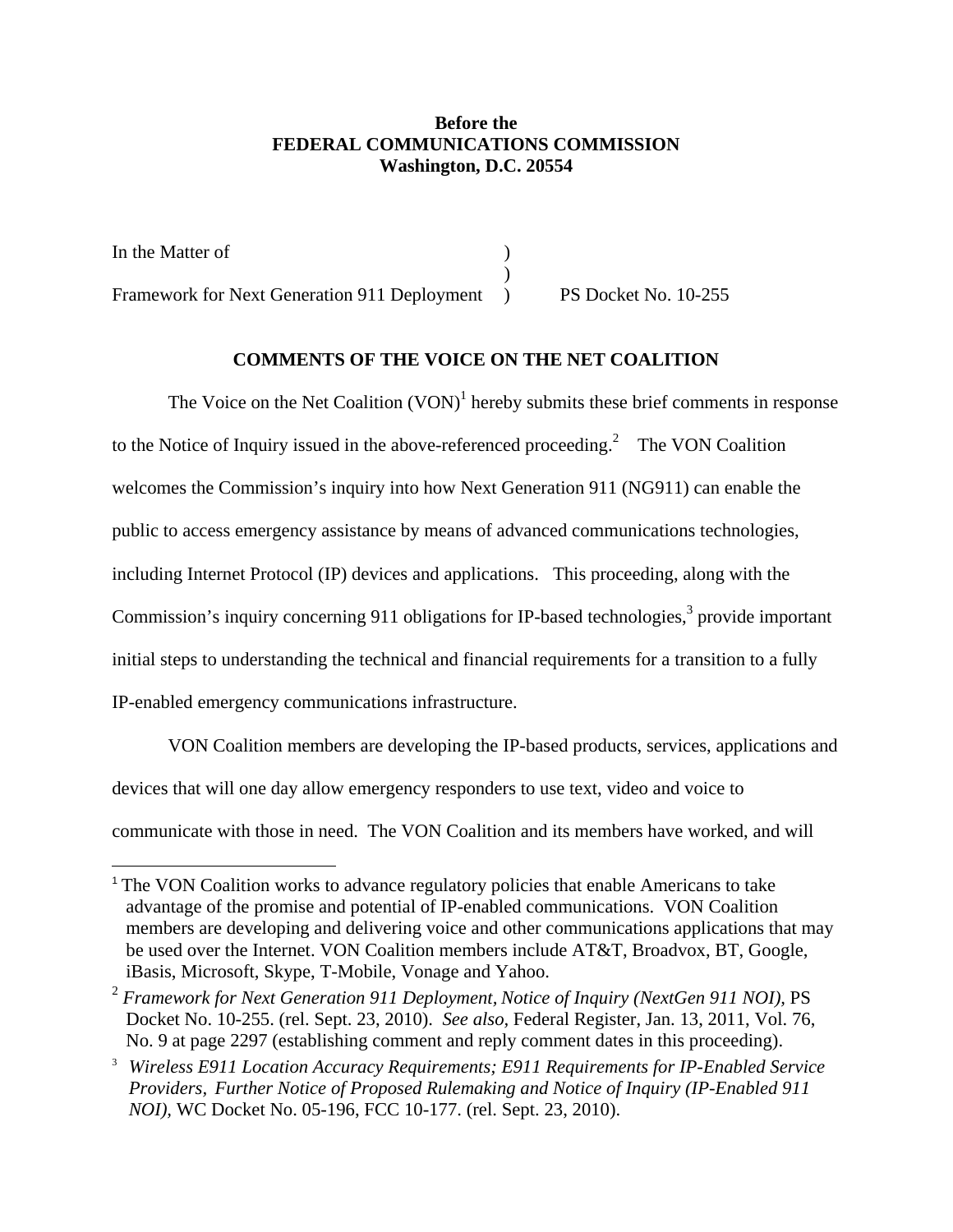continue to work, with the National Emergency Numbering Association (NENA) and other public safety and standards development organizations to ensure an orderly transition from an otherwise complex 911 system that implicates federal and state regulators, 911 call takers, telecommunications carriers, broadband providers, device manufacturers, IP application developers and service providers. Working together will ensure that all affected stakeholders - including most importantly, the public – can take advantage of the benefits that a NG911 system can provide

#### **DISCUSSION**

 The state of Public Safety Answering Point (PSAP) technology, specifically moving PSAPs from  $20<sup>th</sup>$  century circuit-switched technologies to the  $21<sup>st</sup>$  century's IP landscape, is the cornerstone of the future of 911. Until all public safety agencies are able to upgrade their systems and train call takers on proper use of the new technology and applications, new products, services, applications and devices cannot fully enable public safety capabilities for consumers. The local nature of PSAPs and the fact that the states have primarily responsibility for funding PSAPs, has led to a geographic disparity in technology and capability at both the state and county level. Funding challenges to maintain current levels of service have increased as state and local governments battle large deficits and sluggish economic growth.4

 However, upgrading PSAPs' systems will not resolve all of our nation's E911 challenges. For example, the fact that a PSAP has available and is operating IP-based technologies does not resolve the technological challenges inherent in locating callers using wireless devices.

 $\frac{1}{4}$  See *FCC Preparing Next-Generation 911 Notice,* Urgent Communications (Nov. 30, 2010) at http://urgentcomm.com/policy\_and\_law/news/fcc-prepares-ng911-notice-20101130/ (wherein Jamie Barnett, chief of the FCC's Public Safety and Homeland Security Bureau, is quoted as saying one of the major challenges associated with NG 911 is funding the purchase of new equipment and systems to make NG911 a reality. "It's a major concern to me and to the FCC how the next generation of 911 gets funded," he said.).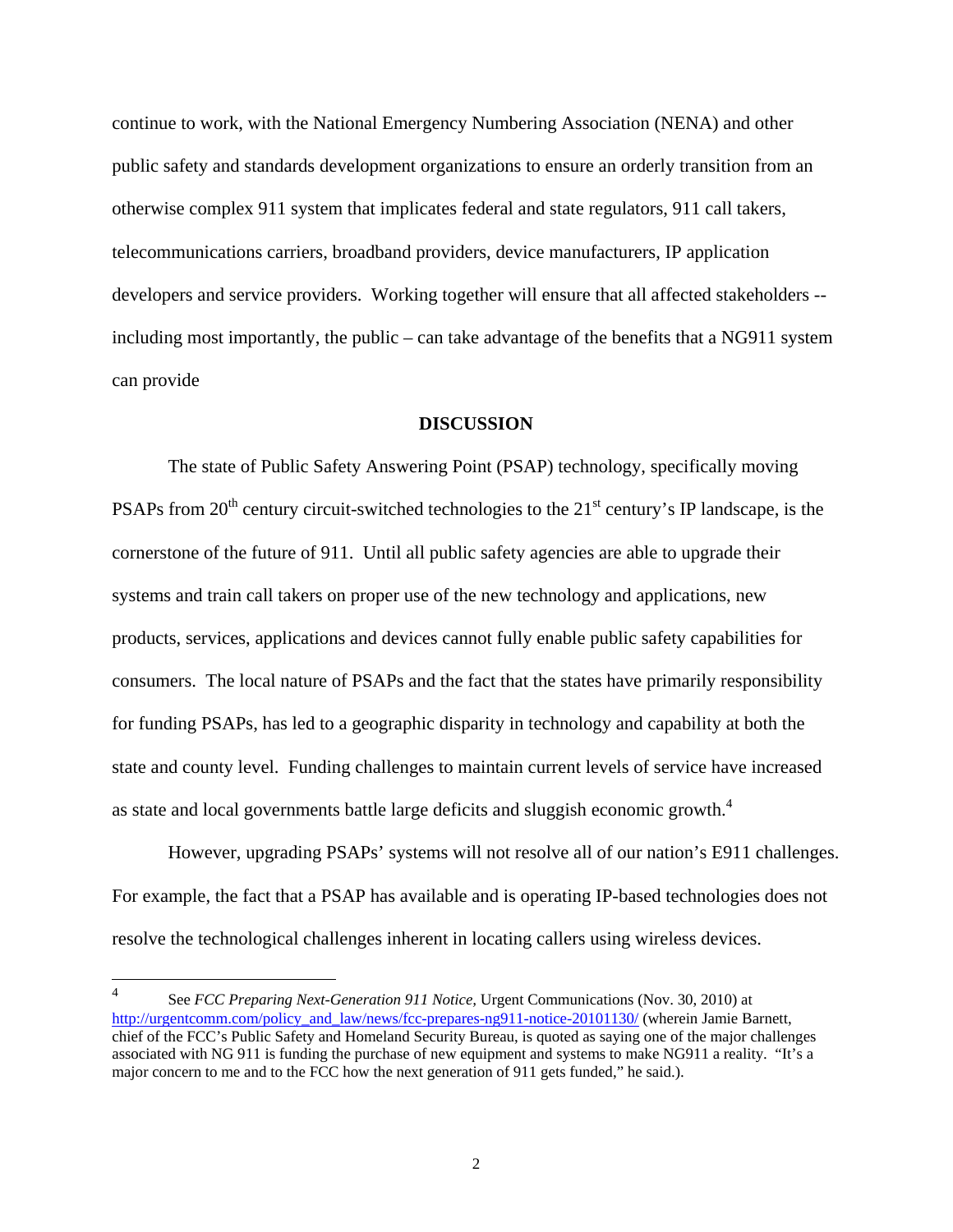Accurately locating devices connected wirelessly will continue to present challenges due to the nature of wireless networks and the topographies (in indoor and outdoor settings) within which they operate.<sup>5</sup>

Most of the issues facing PSAPs' and their ability to move to  $21<sup>st</sup>$  century technology require steps that are outside of the Commission's control and jurisdiction. As noted above, substantial funding will be required from local, state or federal government. Funding is critical to NG911 for numerous purposes, including research and development of IP-based PSAP operations, as well as testing/pilot programs to determine what works, what does not work, and what will be needed for PSAPs to accurately craft requests for proposals to build their NG911 systems.

 In addition, significant technical and operational work by industry experts is needed to resolve complex information technology issues. Analyzing increased security risks that may result from placing public safety networks on the Internet will be essential. Industry will also have to develop interoperability standards. To deliver the highest level of interoperability, requirements for emergency communications over IP should be kept as simple as possible. For example, for voice over IP, only the most basic functionality should be assumed (*e.g*. INVITE/re-INVITE, G.711), and for IM, only modest functionality (*e.g*. MESSAGE plus TCP transport) should be expected. By keeping the required functionality at minimal levels, it is likely that the private sector can develop and deliver the requisite level of interoperability. Moreover, a minimal functionality requirement could also result in lower financial burdens on state and local governments and enable the most rapid and uniform rollout of NG911.

<u>.</u>

 $<sup>5</sup>$  See Comments of the Voice on the Net Coalition, WC Docket No. 05-196 (filed Jan. 19, 2011.)</sup>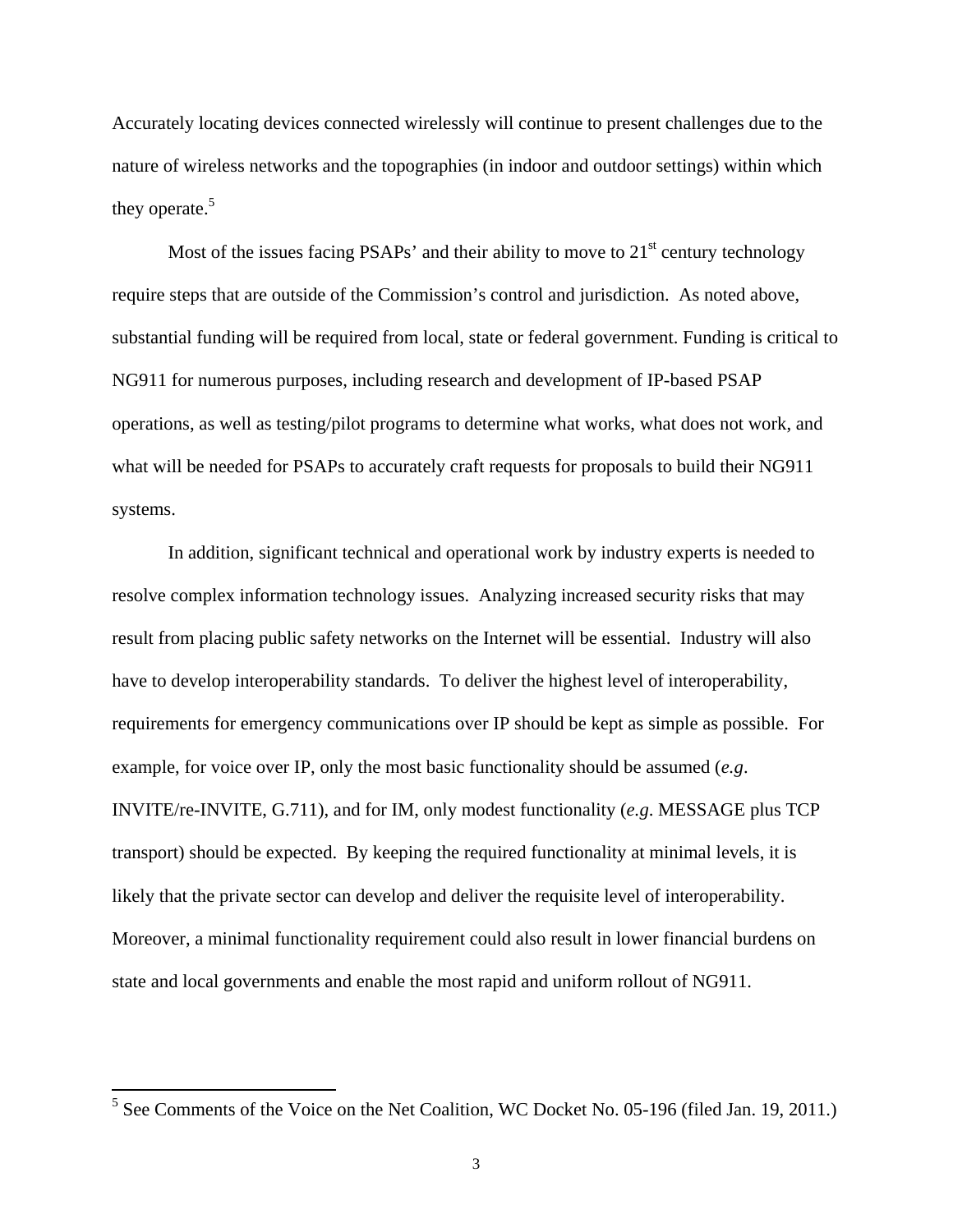The complexities and cost of interoperability (and need for) more than 6,000 PSAPs in the United States will have to be addressed. In an all-IP world, localization is not necessarily critical to an efficient and effective emergency services response system, and PSAP consolidation may be required in order to enable coordination between agencies, as well as the construction and operation of secure emergency services networks at the regional, state and multi-state levels.

 Throughout this process, the Commission should ensure that consumers' expectations are not misaligned with the public safety capabilities available in their local area. While NG911 offers many potential capabilities, there are interoperability and operational challenges associated with each supported mode of communications. In general, it is preferable to deploy a well tested core set of capabilities (*e.g.*, voice and text) in a uniform way across all PSAPs rather than allow a wide set of potentially unproven technologies to be deployed in an uneven way. In particular, the Commission's desire to connect "social media" to PSAPs operating 20<sup>th</sup> century technologies could lead to significant privacy and security problems, as well as potentially confuse consumers who might not understand that certain PSAPs are not technically capable of handling the data streams that IP enabled products transmit. As stated in the VON Coalition's comments on the *IP-Enabled 911 NOI,* public resources would be better used for educating consumers and setting appropriate expectations, e.g., limits of nomadic VoIP's location capabilities, and the appropriate services and devices from which consumers can expect to make E911 calls. VON members and the VoIP industry can facilitate a Commission-led public awareness campaign about these limitations.

 In addition to enhanced public education efforts, the Commission should approach NG911 in a deliberate fashion by first addressing the implementation of primary

4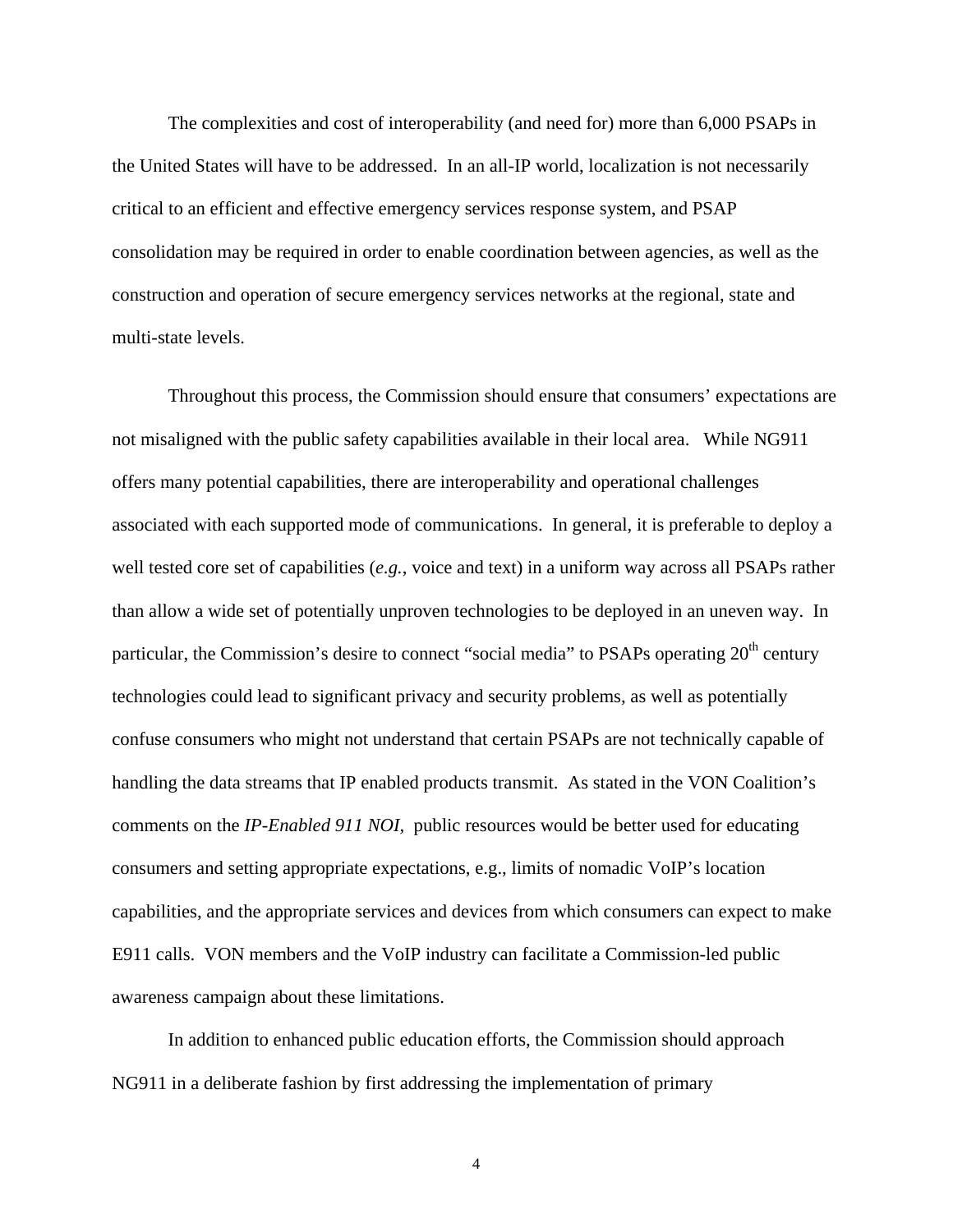communications (voice telecommunications and interconnected VoIP services) and, only once these issues are resolved, addressing the delivery of emergency services by secondary communications sources (text). "Social media" should not be among the core set of primary or secondary modes of communications between consumers and PSAPs. By limiting its review of NG911 to these core communications services, voice telecommunications and interconnected VoIP, the Commission can both manage consumers' expectations and create a more reasonable environment within which the public safety community and industry participants can address the immediate technological and operational hurdles preventing a move to NG911.

It is premature for the Commission to consider expanding obligations to IP market segments, including non-interconnected VoIP, text, and SMS, that fall outside the interconnected VoIP definition, prior to the transition to a NG911 network. Such a regulatory outcome would be a costly endeavor and in some instances, as with text and SMS services, an impossibility, requiring retrofitting of technology to become backward compatible to the legacy 911 system, yielding no real benefits to consumers or public safety. Moreover, by limiting the scope of and managing the transition to NG911, the Commission can more successfully encourage the establishment of industry standards that then can be subjected to industry testing and certification.

 Finally, the Commission asks whether existing laws adequately provide liability protections in an NG911 environment. As the Commission states in the NOI, NG911 promotes a more complex delivery system, with multiple types of services able to connect, and multiple data sources available to PSAPs.<sup>6</sup> The VON Coalition submits that Section 201 of the New and Emerging Technologies 911 Improvement Act of 2008, includes language that broadly defines

 $\overline{a}$ 

<sup>6</sup> *NG911 NOI* at ¶ 71.